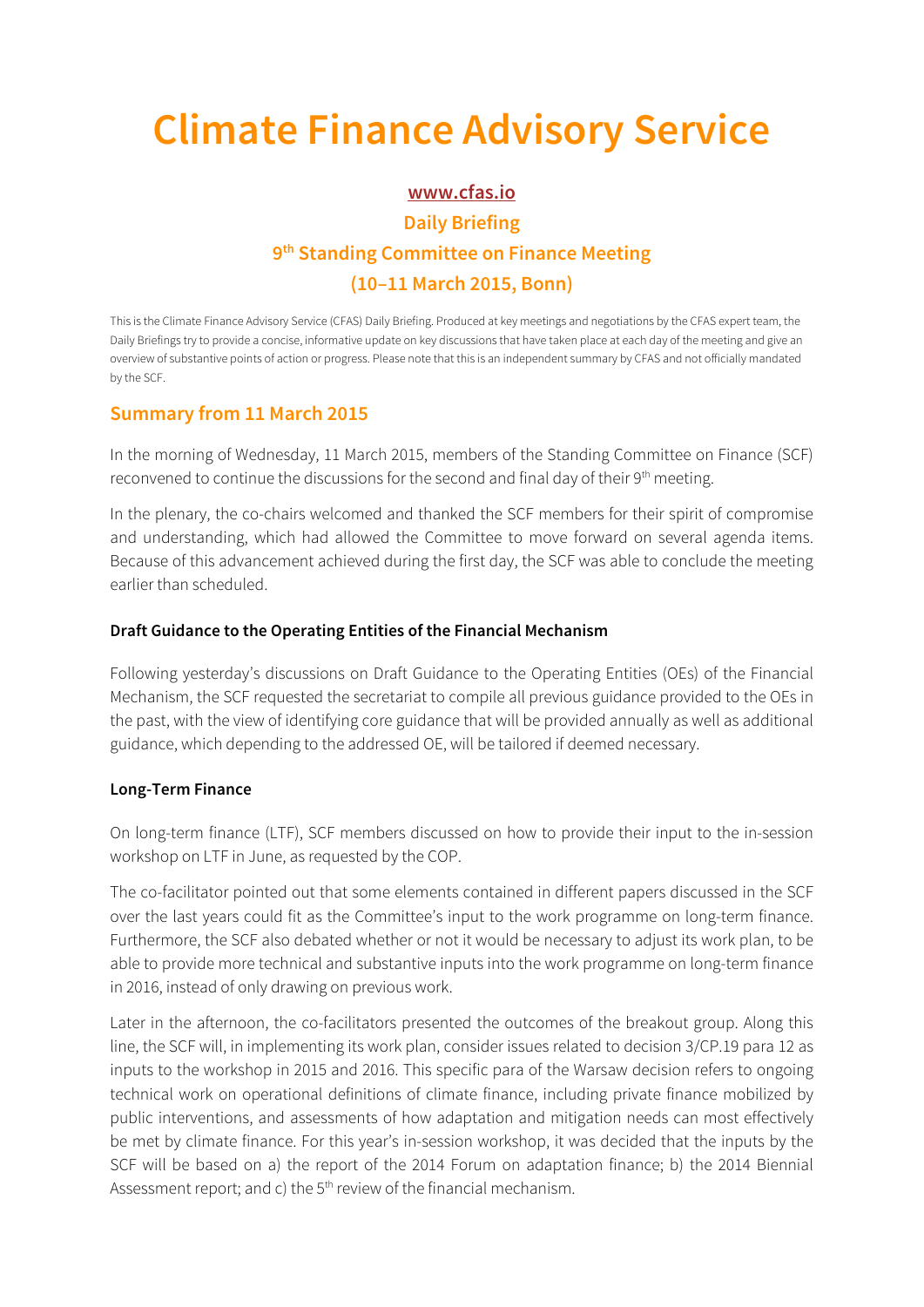#### **MRV of support beyond the Biennial Assessment and Overview of Climate Finance Flows**

On the topic of measurement, reporting and verification (MRV) beyond the biennial assessment and overview of climate finance flows, the discussion started with a short summary by the co-facilitator on the progress achieved on the previous day. He highlighted that the discussion should be framed in a way to allow the breakout group to come up with practical and concrete suggestion on the contribution of the SCF to the joint in-session workshop in June.

The discussion evolved and member clustered the work around short and long-term deliverables. The identified short term deliverables are, for instance, the development of methodologies for reporting financial information and the review of the guidelines for the National Communications. Issues to be tackled in the long-term will be those that require a set of actions and time to be addressed. These actions are essential for the design of a robust MRV system. These are, among other things, the issues of a definition of climate finance, as well as the attribution and causality between intervention and mobilized resources.

In the closing plenary, it was reported, that the SCF co-chair will jointly agree with the SBSTA and the SBI chair on the modalities of the joint in-session workshop, by stressing the fact that the event is being hosted by the secretariat. Furthermore, it was also decided that the workshop should focus on climate finance under the Convention and focus on the experience in reporting its financial provisions. Last but not the least, members also discussed on the way forward in the design of the MRV regime on climate finance under the Convention.

#### **2015 SCF Forum**

The breakout group on the 2015 Forum discussed an early draft programme for the two-day SCF Forum in September, prepared by the secretariat based on the deliberations in yesterday's session. Representatives from the UN Forum on Forests, the Food and Agriculture Organization, the Center for International Forest Research, the CIF's Forest Investment Programme and the Climate Policy Initiative provided their brief views on the programme. Some highlighted that a clearer emphasis should be given to the SCF mandate of enhancing coherence and coordination in terms of forest financing, and that 'access to finance', as a main barrier for countries should be featured more prominently. Others pointed out that in order to address a broader audience, a two-pager should complement the programme, to provide a narrative for the objective and focus of the Forum and to set expectations. The work on this issue will continue intersessionally with the view of agreeing on an agenda for the Forum by the next SCF meeting in June. The intersessional working group will also include interested stakeholder beyond SCF members, to draw on as much expertise and technical input as possible. The secretariat will propose dates for regular conference calls.

#### **Adaptation Fund: Institutional linkages and relations with other institutions**

Following the discussions held yesterday, which were centered on possible scope, process and outputs of the potential institutional linkages and relations between the AF and other institutions under the Convention, members and observers agreed to differentiate two terms: "institutional linkages" and "relations". The understanding was that institutional linkages could require a set of decisions by the COP and the CMP, while the relation to other institutions would not require further decisions by the COP and CMP.